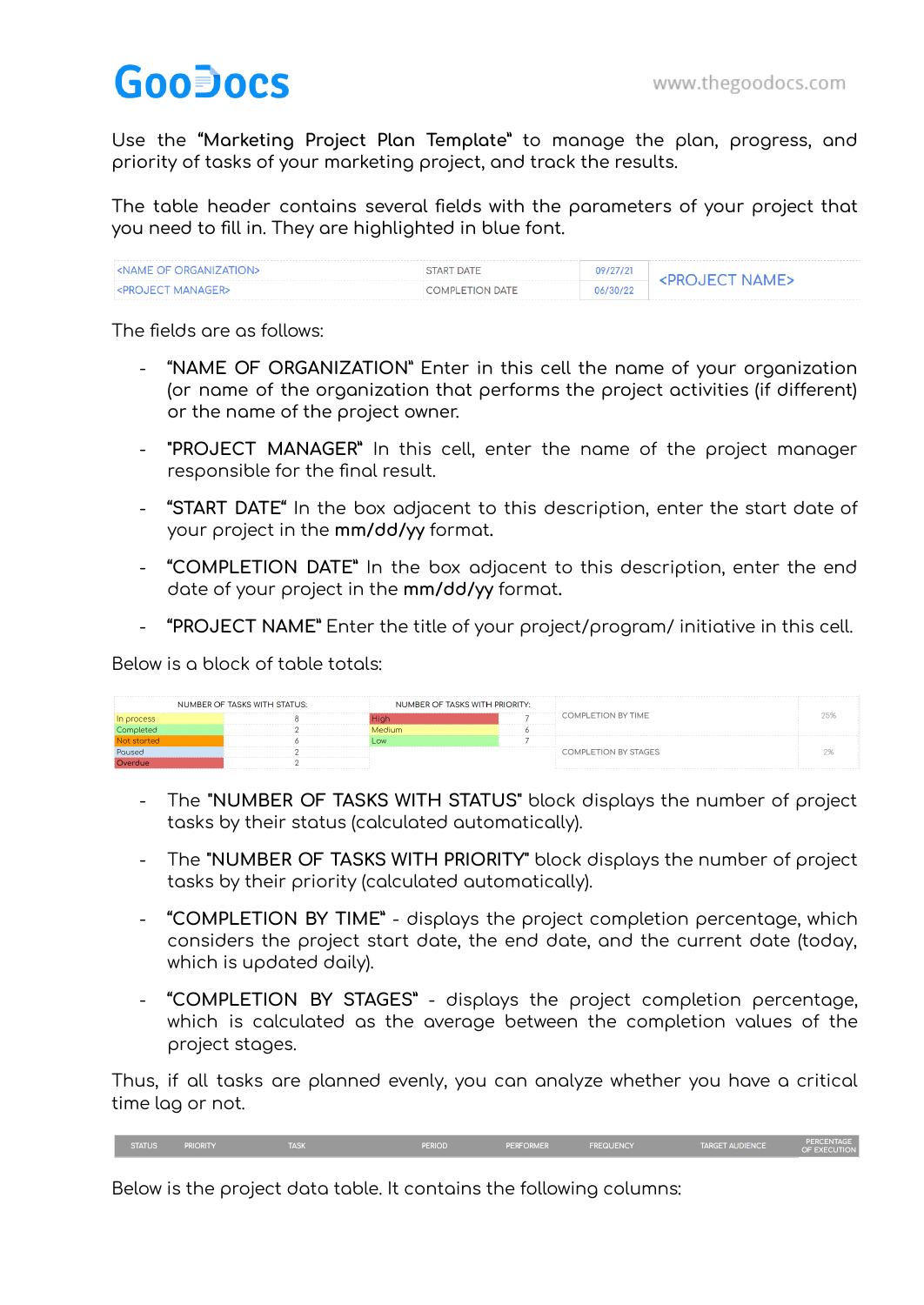## **GooDocs**

- "**STATUS"** in this column, you can select the corresponding status value for each task from the drop-down list:
	- ➢ **In process** if the task is already running at the current moment (highlighted in yellow);
	- ➢ **Completed** if the task has already been completed (highlighted in green);
	- ➢ **Not started** if the task has not started yet (highlighted in orange);
	- ➢ **Paused** if the task execution is paused (highlighted in blue).
	- ➢ **Overdue** if the task has not been completed, and the scheduled due date for the task has already passed (highlighted in red).
- **- "PRIORITY" -** in this column, you can select the corresponding priority value for each task from the drop-down list:
	- ➢ **High** If the task has the highest priority over other activities and its implementation is preferred in controversial situations (highlighted in red).
	- ➢ **Medium** If the task is of medium priority over low priority tasks (highlighted in yellow).
	- ➢ **Low** the least important tasks in controversial situations are performed last (highlighted in green).
- In the **"TASK"** column, you should enter a description of the task to be performed.
- The **"PERIOD"** range is divided into 3 columns. In the first of them, you must enter the start date for the task; in the third, you must enter the end date for the task.
- In the **"PERFORMER"** column, enter the names of the executors responsible for each of the tasks.
- The range **"FREQUENCY"** is divided into 3 columns, in which you need to indicate the frequency of the tasks of the project. In the first column, you need to enter a number automatically displayed as **"**<sup>n</sup> **times"**. In the third column, you need to select the period that suits you from the options offered from the drop-down list:







|          | <b>PERIOD</b> |          |  |
|----------|---------------|----------|--|
| 10/01/21 |               | 10/30/21 |  |